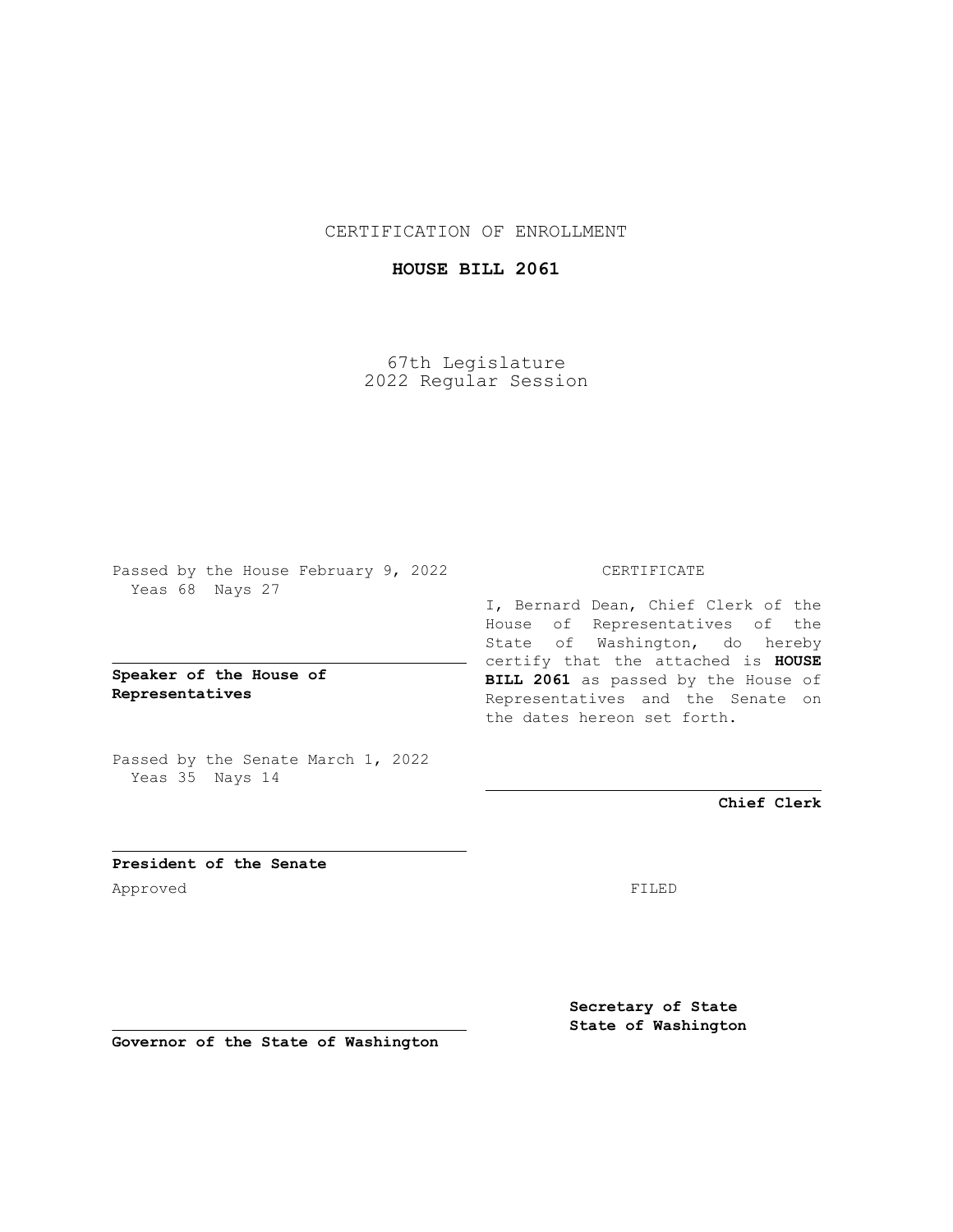## **HOUSE BILL 2061**

Passed Legislature - 2022 Regular Session

**State of Washington 67th Legislature 2022 Regular Session**

**By** Representatives Ormsby, Santos, Valdez, Morgan, Chopp, Pollet, Harris-Talley, Bergquist, and Lekanoff

Read first time 01/20/22. Referred to Committee on Finance.

1 AN ACT Relating to adding permanently affordable housing to the 2 definition of public improvements; and reenacting and amending RCW 39.89.020.3

4 BE IT ENACTED BY THE LEGISLATURE OF THE STATE OF WASHINGTON:

5 **Sec. 1.** RCW 39.89.020 and 2020 c 280 s 1 are each reenacted and 6 amended to read as follows:

7 The definitions in this section apply throughout this chapter 8 unless the context clearly requires otherwise.

9 (1) "Assessed value of real property" means the valuation of real 10 property as placed on the last completed assessment roll.

11 (2) "Increment area" means the geographic area from which taxes 12 are to be appropriated to finance public improvements authorized 13 under this chapter.

14 (3) "Increment value" means ((seventy-five)) 75 percent of any 15 increase in the true and fair value of real property in an increment 16 area that is placed on the tax rolls after the increment area is 17 created.

18 (4) "Local government" means any city, town, county, port 19 district, or any combination thereof.

20 (5) "Ordinance" means any appropriate method of taking 21 legislative action by a local government.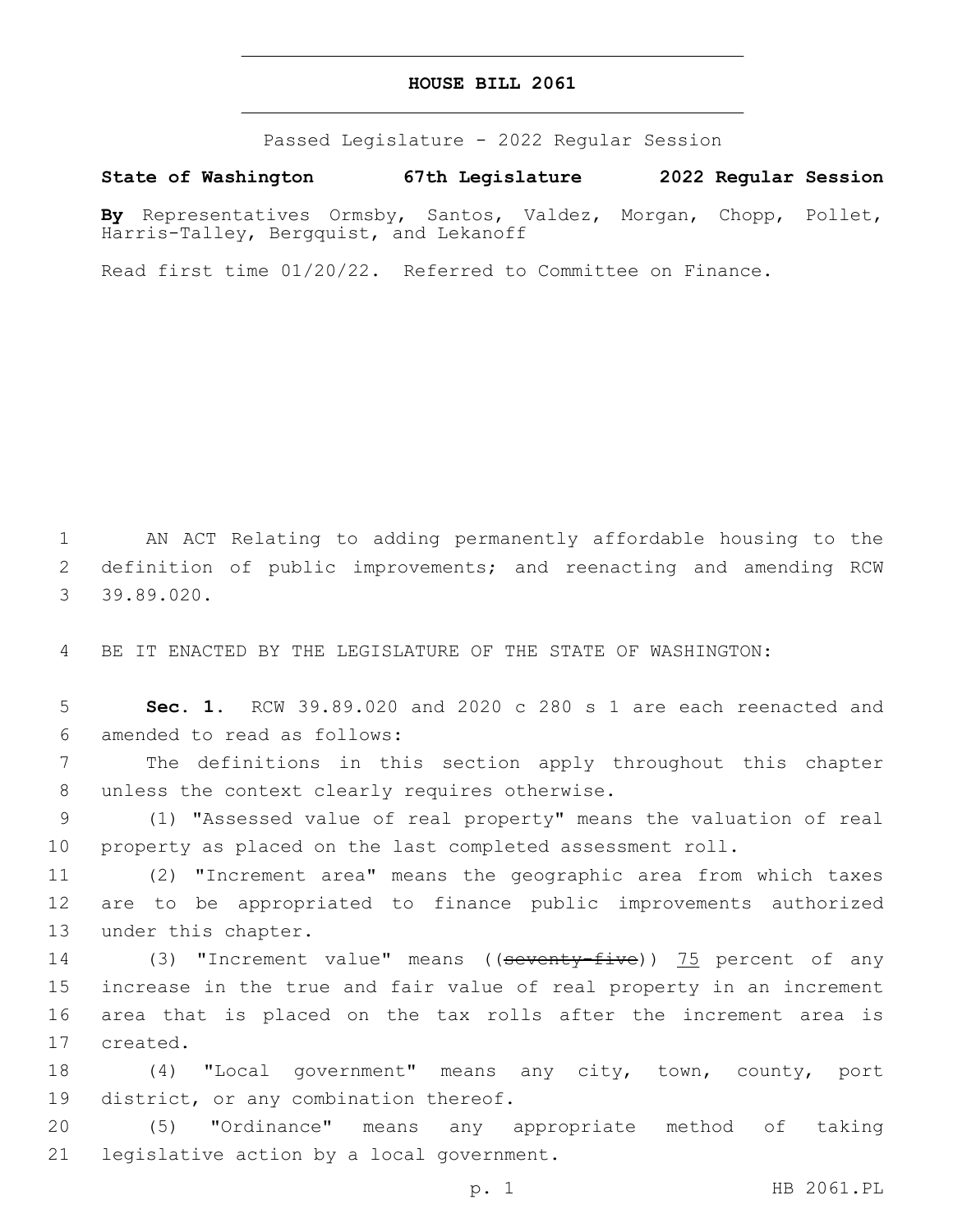(6) "Permanently affordable housing" means housing, regardless of ownership, for which there is a legally binding, recorded document in effect that limits the price at which the owner may sell or restricts the occupancy of the unit to a qualified, low-income household, for a 5 period of at least ( $(forty)$ )  $40$  years for a property used for shelter 6 or rental housing, or for a period of at least (( $t$ wenty-five)) 25 years for a property to be owned by a low-income household. These documents include, but are not limited to, affordability covenants, deed restrictions, and community land trust leases. Resale restrictions exercised by providers of permanently affordable housing 11 can include, but are not limited to:

 (a) Continuous ownership of land by a public entity or nonprofit housing provider with a lease allowing ownership of the structure by 14 an income-eligible household;

 (b) A nonpossessory interest or right in real property, such as a 16 deed restriction, restrictive covenant, resale restriction( $(\frac{1}{t},\frac{1}{t})$ ), or other contractual agreement, that ensures affordability.

 (7) "Public improvement costs" means the costs of: (a) Design, planning, acquisition, site preparation, construction, reconstruction, rehabilitation, improvement, and installation of public improvements; (b) purchasing, rehabilitating, retrofitting for 22 energy efficiency, and constructing housing for the purpose of creating or preserving permanently affordable housing; (c) relocating, maintaining, and operating property pending construction of public improvements; (d) relocating utilities as a result of public improvements; (e) financing public improvements, including interest during construction, legal and other professional services, taxes, insurance, principal and interest costs on general indebtedness issued to finance public improvements, and any necessary reserves for general indebtedness; (f) assessments incurred in revaluing real property for the purpose of determining the tax allocation base value that are in excess of costs incurred by the assessor in accordance with the revaluation plan under chapter 84.41 RCW, and the costs of apportioning the taxes and complying with this chapter and other applicable law; and (g) administrative expenses and feasibility studies reasonably necessary and related to these costs, including related costs that may have been incurred before adoption of the ordinance authorizing the public improvements and the use of community revitalization financing to fund the costs of the public 40 improvements.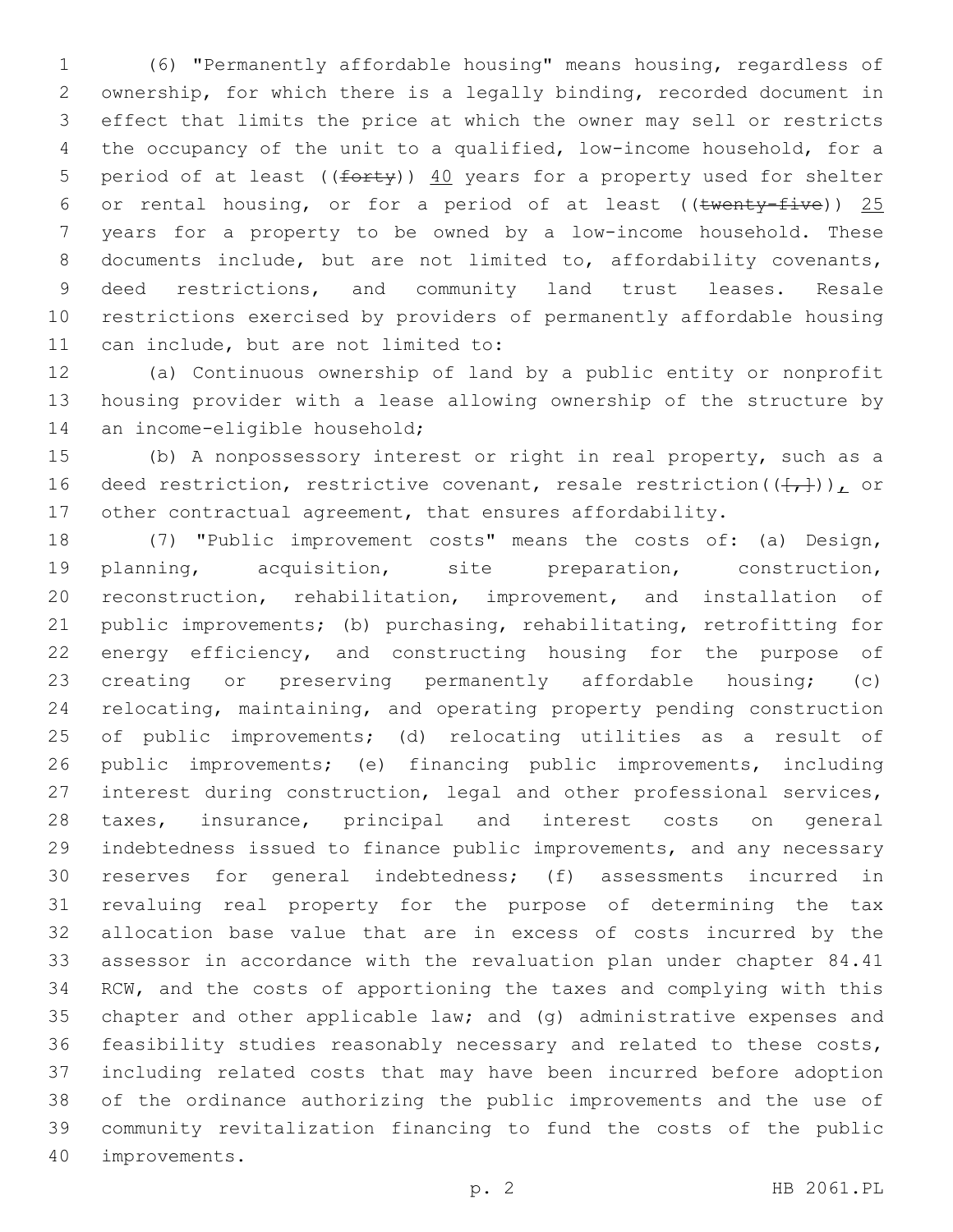(8) "Public improvements" means:1

 (a) Infrastructure improvements within the increment area that include:3

- (i) Street and road construction and maintenance;
- (ii) Water and sewer system construction and improvements;

(iii) Sidewalks and streetlights;6

7 (iv) Parking, terminal, and dock facilities;

(v) Park and ride facilities of a transit authority;

9 (vi) Park facilities and recreational areas; ((and))

(vii) Stormwater and drainage management systems; and

11 (viii) Permanently affordable housing; and

(b) Expenditures for any of the following purposes:

 (i) Providing environmental analysis, professional management, planning, and promotion within the increment area, including the management and promotion of retail trade activities in the increment 16 area;

 (ii) Providing maintenance and security for common or public 18 areas in the increment area; or

 (iii) Historic preservation activities authorized under RCW 35.21.395.20

 (9) "Regular property taxes" means regular property taxes as defined in RCW 84.04.140, except: (a) Regular property taxes levied by port districts or public utility districts specifically for the purpose of making required payments of principal and interest on general indebtedness; and (b) regular property taxes levied by the state for the support of the common schools under RCW 84.52.065. Regular property taxes do not include excess property tax levies that are exempt from the aggregate limits for junior and senior taxing 29 districts as provided in RCW 84.52.043.

 (10) "Tax allocation base value" means the true and fair value of real property located within an increment area for taxes imposed in 32 the year in which the increment area is created, plus ( $(\text{twenty-five})$ ) 33 25 percent of any increase in the true and fair value of real property located within an increment area that is placed on the assessment rolls after the increment area is created.

 (11) "Tax allocation revenues" means those tax revenues derived from the imposition of regular property taxes on the increment value 38 and distributed to finance public improvements.